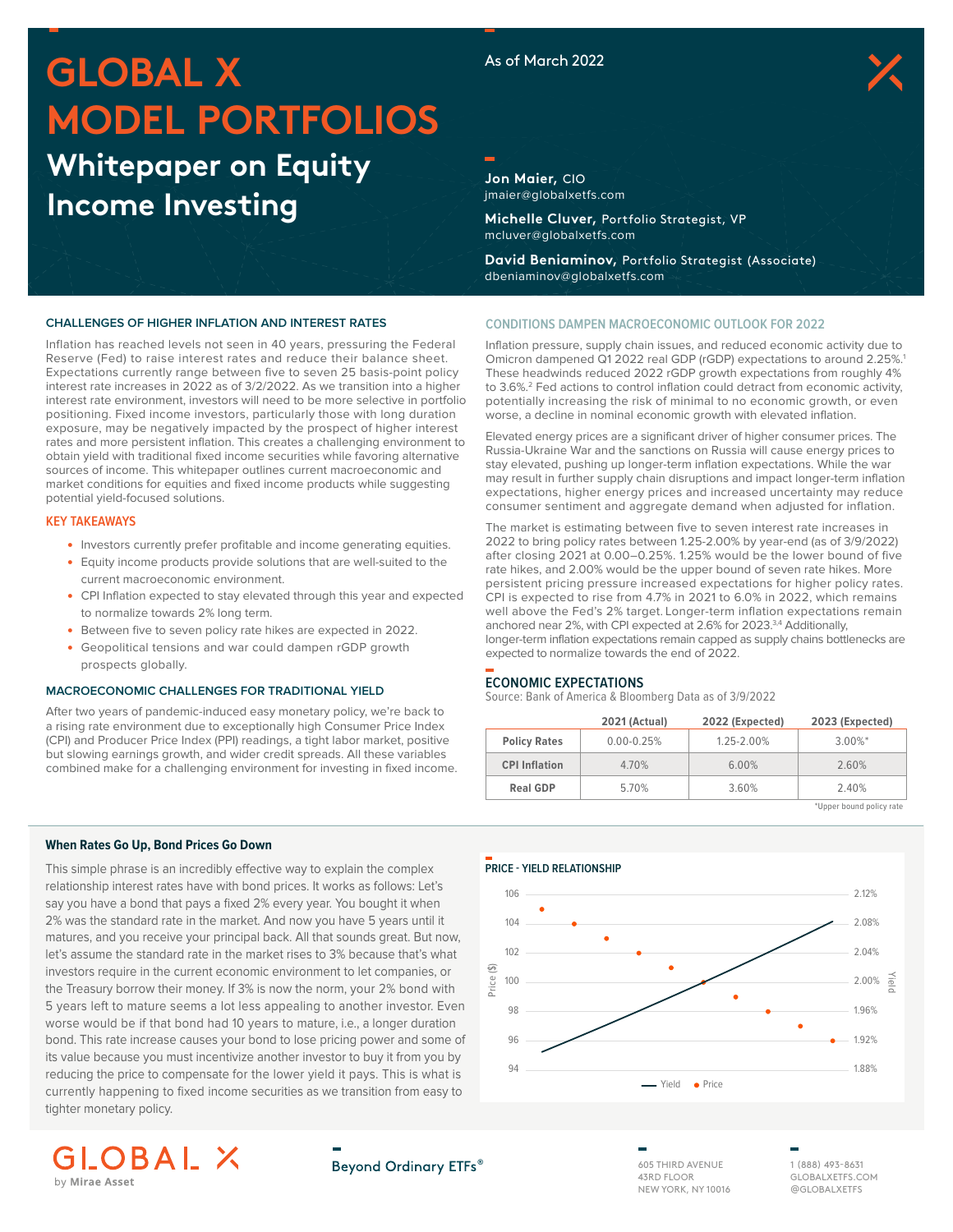

# **POSITIONING FOR HIGHER POLICY RATES WITH SLOW TO NO REAL GROWTH**

The scenario table below outlines the typical relationship between key asset classes and economic variables. Given the current environment, interest rates can only go up, so the main variable is what happens with rGDP in 2022 and 2023. As such, the "Yields Rising" section of the table highlights the most likely scenarios.

Currently, our default scenario is rising yields and slow to stable rGDP. However, when considering positioning, there are applicable elements from the least favorable scenario: rising yields and declining rGDP. Investors had to reassess global GDP growth expectations after Russia invaded Ukraine. The effects on global trade, commodity prices, and further disruptions to supply chains are now in flux. The length of the conflict will ultimately determine the impact to the global economy.

- Inflation pressure requires some cyclical exposure, particularly in segments that can pass along higher prices, such as Real Estate and Energy.
- Defensive exposure and a greater focus on quality would fare better through economic shocks.
- Current profitability and consistent dividend distributions to shareholders are critical.

# **GDP & YIELD SCENARIO ANALYSIS**

|                         | <b>Real GDP Decling</b>                                                                                                                                                                                                                                                                                                                             | <b>Real GDP Stable</b>                                                                                                                                                                                                                                                                                                                                                      | <b>Real GDP Improving</b>                                                                                                                                                                                                                                   |  |
|-------------------------|-----------------------------------------------------------------------------------------------------------------------------------------------------------------------------------------------------------------------------------------------------------------------------------------------------------------------------------------------------|-----------------------------------------------------------------------------------------------------------------------------------------------------------------------------------------------------------------------------------------------------------------------------------------------------------------------------------------------------------------------------|-------------------------------------------------------------------------------------------------------------------------------------------------------------------------------------------------------------------------------------------------------------|--|
| <b>Yields Rising</b>    | <b>Equities Weak</b><br>Recession scenario and risk of<br>$\bullet$<br>stagflation.<br>Defensive sectors including Utilities<br>$\bullet$<br>and Consumer Staples likely to<br>outperform the broader market.<br>Focus on quality.<br>ò<br>Current income important.                                                                                | <b>Equities Mixed But Weak</b><br>Slowing economic growth and<br>stagflation concerns.<br>Pressure on corporate earnings and<br>valuation.<br>Favors market segments that can pass<br>along higher prices and are generally<br>positively correlated with inflation.<br>Real Estate and Energy have a positive<br>relationship with inflation.<br>Current income important. | <b>Equities Mixed</b><br>Cyclical market segments likely<br>to benefit from strong underlying<br>economic growth.<br>Strong consumer demand boosting<br>consumption despite inflation.<br>$\bullet$<br>Higher yields likely to keep valuations<br>in focus. |  |
|                         | <b>Fixed Income Mixed But Weak</b><br>Yield curve likely to invert.<br>$\bullet$<br>Higher policy interest rates.<br>$\bullet$<br>Middle of the curve likely to be weak.<br>$\bullet$<br>Flight to safety could detract from<br>ò<br>corporates and high yield debt while<br>benefiting long-term Treasuries.                                       | <b>Fixed Income Mixed</b><br>Short duration likely perform better<br>than long duration.<br>Corporate and high yield spreads may<br>rise as earning stagnate.                                                                                                                                                                                                               | <b>Fixed Income Mixed</b><br>Improving economic environment<br>likely to support corporates.<br>Long duration likely to remain weak<br>due to higher yields and a steeper<br>yield curve.                                                                   |  |
| <b>Yields Stable</b>    | Recession likely.<br>Weakness expected in equities and<br>corporates.<br>Treasuries should hold up<br>reasonably well.                                                                                                                                                                                                                              | Equities and fixed income mixed.                                                                                                                                                                                                                                                                                                                                            | Risk-on environment, favoring equities<br>$\bullet$<br>and corporates.<br>Treasuries and long duration fixed<br>income likely to be more muted.                                                                                                             |  |
| <b>Yields Declining</b> | ٠<br>Recession likely.<br>Policy yields declining to support<br>economic activity.<br>Equities likely mixed but weak,<br>favoring defensive sectors and areas<br>that are less dependent on economic<br>growth.<br>Fixed income likely mixed but<br>favorable with lower yields boosting<br>long-term Treasuries.<br>Corporates may face headwinds. | Equities and fixed income mixed but<br>favorable.                                                                                                                                                                                                                                                                                                                           | Strong environment for equities and<br>٠<br>fixed income.<br>Growing economy translates to higher<br>corporate profits, which is favorable for<br>equities and corporates.<br>Lower yields support longer duration<br>٠<br>assets.                          |  |



**Beyond Ordinary ETFs®** 

605 THIRD AVENUE 43RD FLOOR NEW YORK, NY 10016

1 (888) 493-8631 GLOBALXETFS.COM @GLOBALXETFS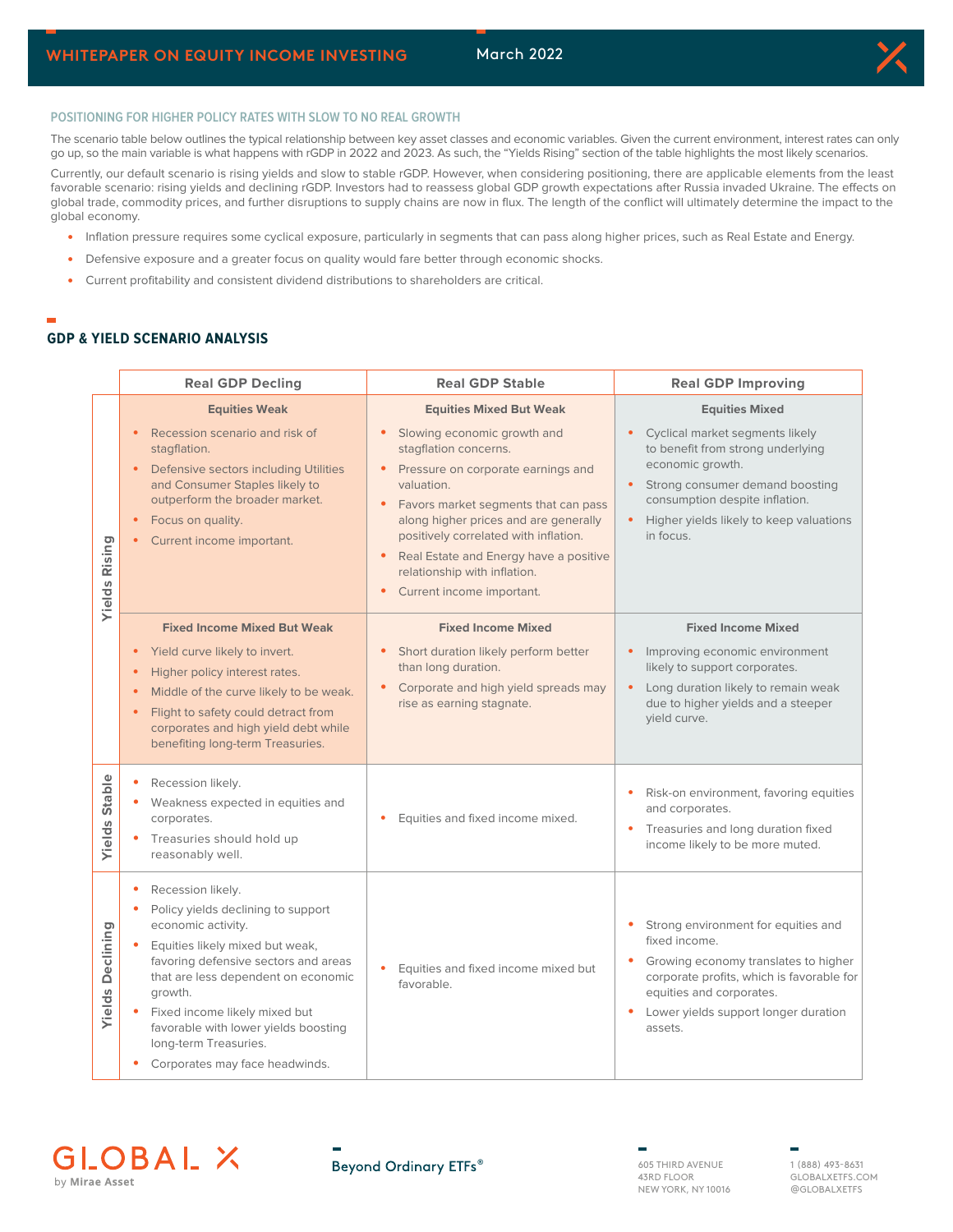

## **EQUITY INCOME OPPORTUNITIES**

Equity income presents numerous solutions that are well-suited to generate yield in the current environment. Solutions include covered call strategies that benefit from rangebound markets and lower beta solutions such as preferreds. Yield can also be achieved through targeted common equity exposure. The next few sections provide detail on the opportunities available to investors in the equity income space.

# **COVERED CALLS & COLLARS OFFER DIFFERENTIATED YIELD**

Covered calls perform best when markets are rangebound. The way it works is that a fund writes (sells) call options on a specific index, either the S&P 500, Nasdaq 100, or Russell 2000. The income from selling the options is paid out to investors in the form of yield. Investors have full exposure to the downside, as the calls expire worthless in a down market. And they have capped exposure on the upside, as the underlying can be called away. When volatility rises, the premium received rises to compensate for the higher volatility in the market.

In a reasonably tight range, covered calls benefit from receiving the premium income and a potentially small improvement in the underlying equities, while not having the underlying called. In a rising market, covered calls typically underperform the overall market due to the underlying being called away, which affects the capital gain return, not the income return. In a declining market, covered calls provide a small buffer of protection due to their premium income.

For investors looking for downside protection in a declining market, a collar strategy can be appropriate. Like a covered call strategy, calls are sold on an index like the S&P 500 or Nasdaq, but with a collar, puts are also purchased on the index. The risk/reward tradeoff is a lower yield relative to the covered call on its own. However, the downside protection might be more prudent, depending on short-term views about the current environment.

# **PREFERRED EQUITY HAS EQUITY AND FIXED INCOME CHARACTERISTICS**

Within the capital structure, they are above common stock and below bondholders. Preferred equity investors receive dividend income before common equity investors do. They can either have a fixed or variable yield, and they are usually issued by financial corporations. In addition, yield from preferred stocks can be treated as qualified dividend income (QDI) instead of ordinary income, resulting in favorable taxation.

We like preferred equities due to their position in the capital structure and lower beta. Their lower sensitivity to equity market price movements helps contribute to lower level of volatility relative to common equity. Given the rising rate environment, we like variable preferreds because they can capture a higher yield and avoid price compression relative to fixed rate preferreds. Compared to an asset class like high yield bonds, preferreds offer higher credit quality while providing similar yield.

# **COMMON EQUITY YIELD OPPORTUNITIES**

Value and dividend yield have been the most rewarded factors according to Bloomberg's Factors to Watch year to date and on a 1-year basis. This analysis looks at long positions on the 20% of S&P 500 Index members with the highest factor exposure and short positions on the 20% with the lowest factor exposure.<sup>5</sup> Currently, dividend-paying companies show historically low leverage, attractive EPS stability, and depressed dividend payout ratios, all of which make them attractive vehicles to invest in at a time when positive earnings are increasingly important.<sup>6</sup> This dividend focus aligns with our view that the macroeconomic environment currently favors shorter duration and higher quality equities, the types of companies that historically pay and grow their dividends.

Building on this view, we analyzed the underlying companies in the Russell 1000 Index to determine if payout ratios affected YTD performance.7 We separated them into segments: 0% payout ratio, 0–10% payout, 10–20% payout, and so on until 90–100% and then 100%+. As the chart shows, the weakest segments of the Russell 1000 Index are those with minimal to no dividend yield and segments with potentially less sustainable payout ratios. Companies that don't pay a dividend comprised about 30% of the Russell 1000 Index but contributed almost half of the YTD decline. The 0–10% segment, which makes up about 5% of the index, contributed almost 10% of the index's decline.

**RUSSELL 1000 INDEX - YTD WEIGHTED AVERAGE PERFORMANCE BY PAYOUT RATIO**  Source: Bloomberg Data as of 2/15/2022



Payout ratios differ across sectors, so some of this performance bucketing reflects sector-specific areas of weakness or relative strength. The Communication Services, Consumer Discretionary, and Information Technology sectors largely drove weakness in the low payout ratio sections. The Real Estate sector was mostly responsible for weakness in the 90–100% segment. Historically, Real Estate has the strongest negative relationship with rising 10-year Treasury yields. In line with history, Real Estate was the weakest sector during this 6-week period where Treasury yields rose sharply from 1.51% to 2.04%.<sup>8</sup>

## **SOME S&P 500 SECTORS ARE MORE LIKELY TO PAY OUT DIVIDENDS THAN OTHERS**

When searching for equity income across sectors, we prefer more established companies that generate a steady stream of cash flow, can cover their reinvestment capex, and pay out a reasonable amount of earnings. The table below lists the current dividend yields by S&P 500 sector. We like Utilities for their recession-proof characteristics and 3.2% dividend yield. However, higher yields and inflation negatively impact his sector. We favor Energy and selective Real Estate for their positive relationships with inflation.

# **S&P 500 SECTORS AND YIELDS**

Source: Bloomberg T12 Dividend Yields Data as of 2/24/2022

| <b>Sector</b>                 | Yield |
|-------------------------------|-------|
| <b>Utilities</b>              | 3.20% |
| <b>Energy</b>                 | 3.70% |
| <b>Real Estate</b>            | 2.68% |
| <b>Consumer Staples</b>       | 2.49% |
| <b>Health Care</b>            | 1.58% |
| <b>Materials</b>              | 1.88% |
| <b>Financials</b>             | 1.76% |
| <b>Industrials</b>            | 1.51% |
| <b>S&amp;P 500</b>            | 1.43% |
| <b>Communication Services</b> | 0.95% |
| <b>Information Technology</b> | 0.85% |
| <b>Consumer Discretionary</b> | 0.65% |





605 THIRD AVENUE 43RD FLOOR NEW YORK, NY 10016

1 (888) 493-8631 GLOBALXETFS.COM @GLOBALXETFS